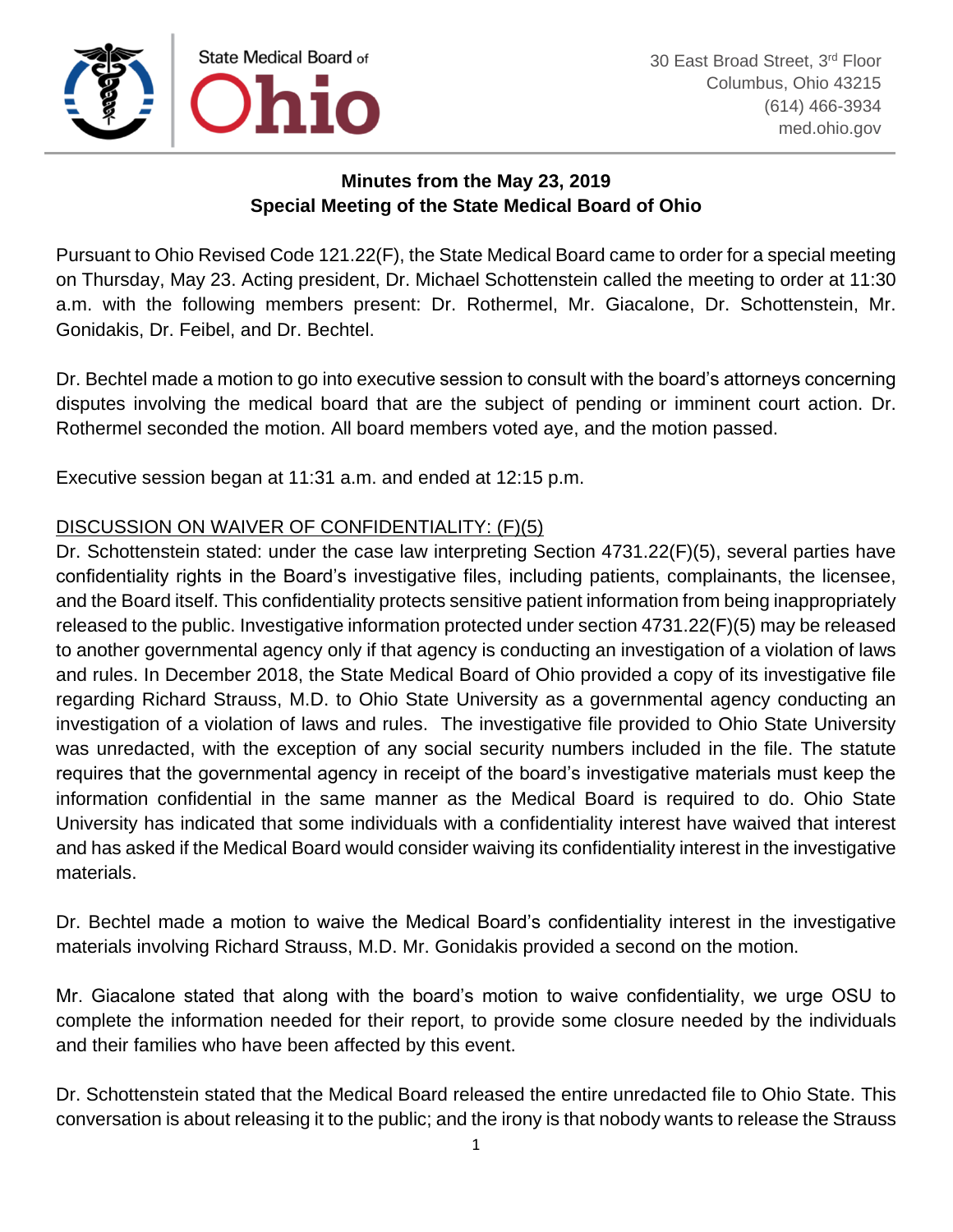file to the public more than the Medical Board. Not just because it is undeniably in the board's selfinterest to release this file, because it clearly is, but to give the victims of this perpetrator some peace. As a rule, we value transparency, which is why all our proceedings occur in the public setting. Dr. Schottenstein thought it was frustrating for the board members and staff; that we felt an obligation to do our best to uphold the law, the F5 statue which makes medical board investigations confidential. Regrettably, if the board were to simply release the Strauss file to the public, it would likely have a chilling effect on the public's confidence in coming forward with complaints. Right now, people know they can bring a complaint, and they will have absolute confidentiality. Dr. Schottenstein stated that it is important for patients and whistleblowers to know that this is the case. If doubt about confidentiality creeps in then the public will stop coming forward with their concerns, and that will negatively impact the board's ability to protect the public.

Dr. Schottenstein continued: If he had been in the audience when the governor gave his press conference, he would have applauded him because he appreciates the governor's leadership, and because he is grateful for the work group review. As the governor said, even though it was 23 years ago, it is important to know if something went wrong with the medical board's processes. It's important to make sure that the board has rectified any failures in those processes. Our common goal is to protect the citizens of Ohio; anything that can further that goal is very much appreciated. Dr. Schottenstein is cautiously optimistic that the public would appreciate the current board's approach to sexual misconduct complaints. Every sexual misconduct complaint is automatically assigned our highest priority and is thoroughly investigated. The board has strong rules pertaining to sexual misconduct that it did not have 23 years ago. And staff receives specific training in this area as well, but he would welcome the sunlight that a work group investigation will bring and would welcome any additional suggestions and recommendations for how the board can do its job better. Dr. Schottenstein's heart breaks for the victims of this perpetrator. Words really cannot describe how horrified he has been about this. He is also grateful to Ohio State, for doing their best to be open and thorough and transparent. At the end of the day, everybody's on the same team. The board wants this information out there. It wants to make sure that this never happens again. The only question has been how to get there. So, when Ohio State came forward recently with their idea about individual complainants waiving their confidentiality, so that those aspects of the file could be released, he was grateful for that. Dr. Schottenstein's strong recommendation was that the board vote to approve the waiver of its confidentiality as allowed under the law.

Dr. Bechtel made a motion to waive the Medical Board's confidentiality interest in the investigative materials involving Richard Strauss, M.D. with protections for individuals who have not waived their confidentiality. Mr. Gonidakis provided a second on the motion. Roll call vote:

- Dr. Rothermel- yes
- Dr. Feibel- yes
- Mr. Giacalone- yes
- Dr. Schottenstein- yes
- Mr. Gonidakis- yes
- Dr. Bechtel- yes